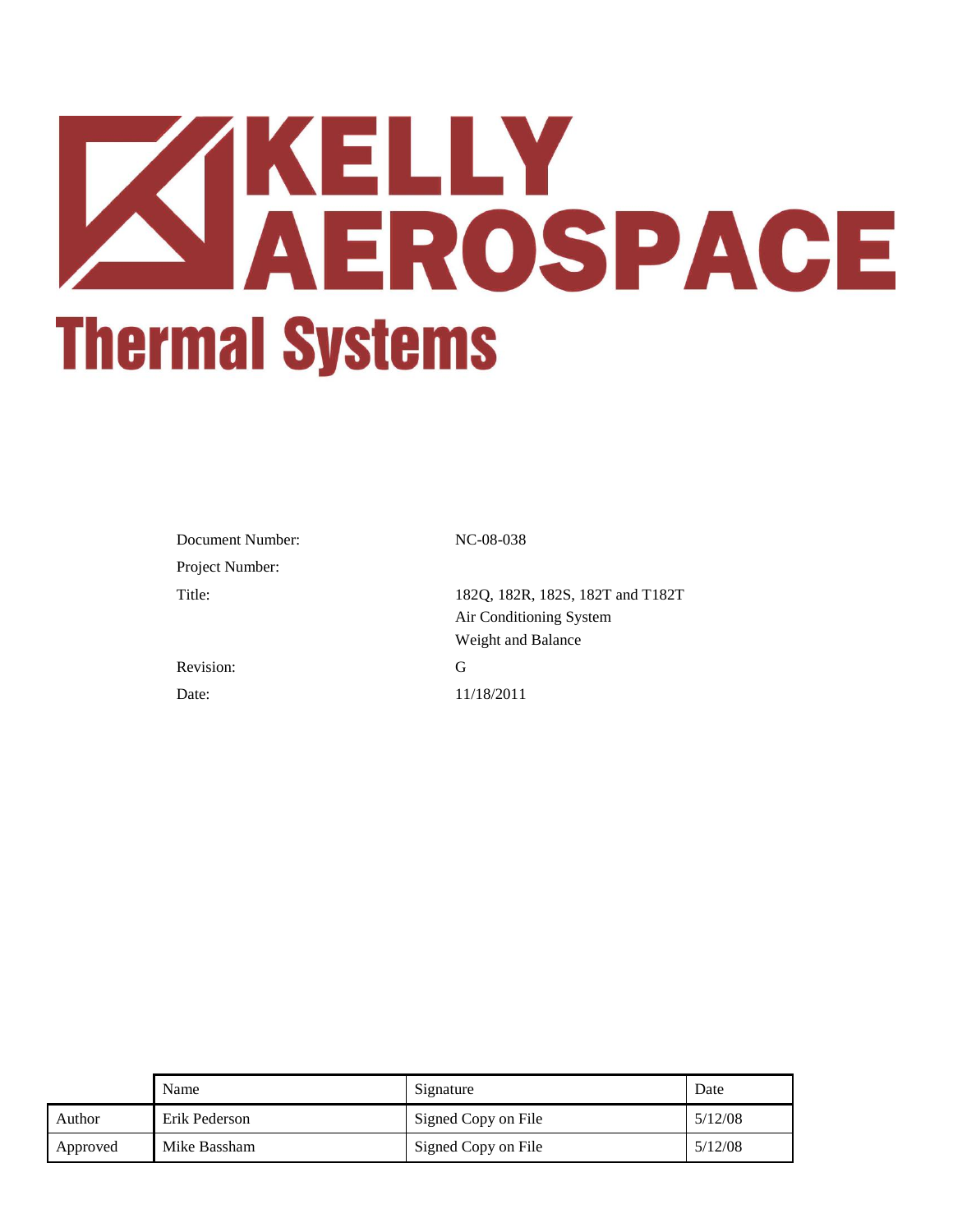# Revisions

| Rev. | Description                                   | Author    | Date     | Approved |
|------|-----------------------------------------------|-----------|----------|----------|
| A    | <b>Initial Release</b>                        | EP        | 5/12/08  | EP       |
| B    | <b>Addition of Hat Rack Limitations</b>       | EP        | 6/2/08   | EP       |
| C    | Addition of T182T information                 | EP        | 9/17/08  | EP       |
| D    | Addition of Compressor/Controller Cooling Fan | EF        | 4/23/09  | JH       |
| E    | Addition of 182S (See ECN #10-004)            | EF        | 2/03/10  | EP       |
| F    | Addition of 182R (See ECN #10-079)            | <b>VK</b> | 3/16/11  | EP       |
| G    | Addition of 182Q (See ECN #11-055)            | EP        | 11/18/11 | EP       |
|      |                                               |           |          |          |
|      |                                               |           |          |          |

Kelly Aerospace, Thermal Systems Division 1625 Lost Nation Rd Willoughby, Ohio 44094

| Project | Document Title                                                                 | Document No | Rev | Page     |
|---------|--------------------------------------------------------------------------------|-------------|-----|----------|
|         | 182Q, 182R, 182S, 182T and T182T Air Conditioning System<br>Weight and Balance | NC-08-038   |     | $2$ of 4 |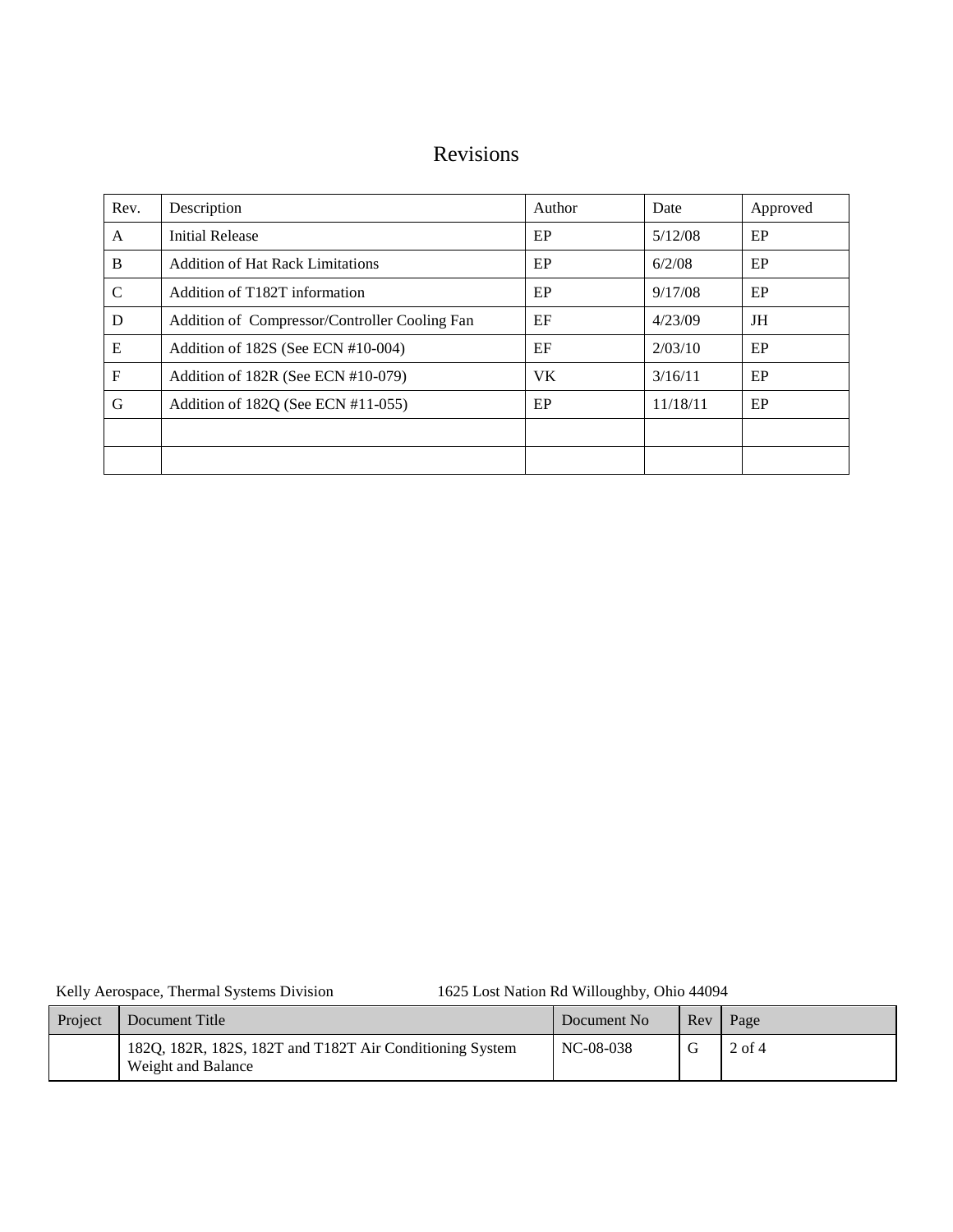## **1.0 WEIGHT AND BALANCE SUMMARY**

Weight and Balance for the kits was determined through kit weight measurement, initial weighing and final weighing of the aircraft with approved calibrated scales.

### **1.1 Aircraft Model 182Q, 182R & 182S**

Kit Number KATS 09-006, Kit Number KATS 10-001, KATS 11-010 include all air-conditioning components, but no alternator power source.

| KATS-09-006, KATS-10-001, KATS-11-010 | WEIGHT $= 48.48$ lbs.     |
|---------------------------------------|---------------------------|
| KATS-09-006. KATS-10-001. KATS-11-010 | MOMENT ARM $= 147.40$ in. |

KATS-09-006, KATS-10-001, KATS-11-010 MOMENT = 7145.8 in-lbs.

182Q and 182R Alternator Upgrade Option – weigh as necessary.

### **1.2 Aircraft Model 182T**

Kit Number KATS 08-003 includes all air-conditioning components, but no alternator power source.

KATS-08-003 WEIGHT =  $48.48$  lbs.

KATS-08-003 MOMENT ARM  $= 147.40$  in.

KATS-08-003 MOMENT = 7145.8 in-lbs.

ly Aerospace, Thermal Systems Division 1625 Lost Nation Rd Willoughby, Ohio 44094

| Project | Document Title                                                                 | Document No | Rev <sub>1</sub> | Page   |
|---------|--------------------------------------------------------------------------------|-------------|------------------|--------|
|         | 182Q, 182R, 182S, 182T and T182T Air Conditioning System<br>Weight and Balance | NC-08-038   |                  | 3 of 4 |